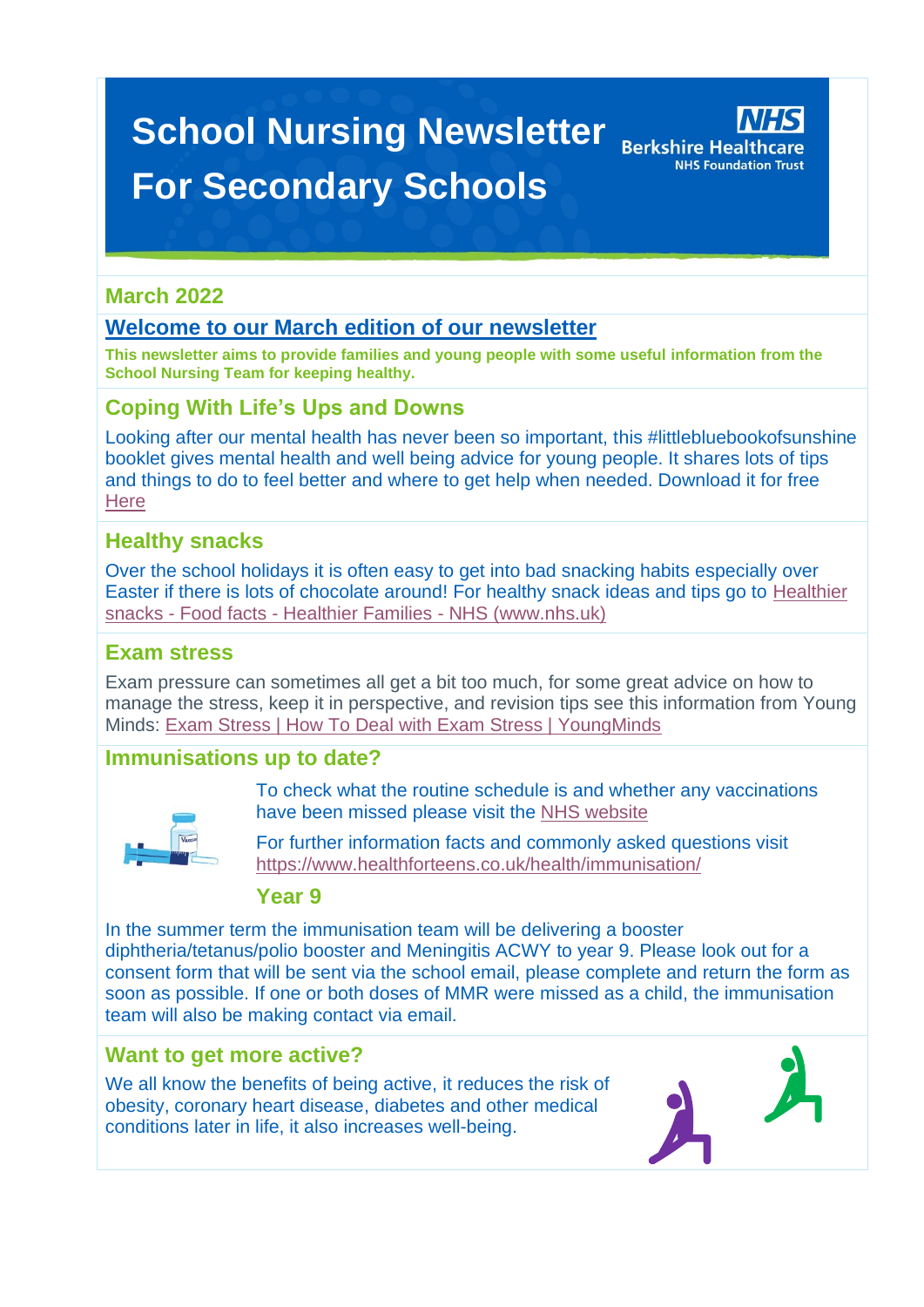The UK department of health recommends that young people (aged five to 18) should:

- $\geq$  aim for an average of at least 60 minutes of moderate or vigorous intensity physical activity a day across the week
- $\triangleright$  take part in a variety of types and intensities of physical activity across the week to develop movement skills, muscles and bones
- $\triangleright$  reduce the time spent sitting or lying down and break up long periods of not moving with some activity.

Why not try these apps: Get active - Better Health - [NHS \(www.nhs.uk\)](https://www.nhs.uk/better-health/get-active/?WT.mc_ID=SEARCH_ACTIVE&gclid=Cj0KCQjw3IqSBhCoARIsAMBkTb23J4gMlClVH69aMs1Ul3oy_wY9Y_ogTpXHicYGqK5UlZZfkF2ecdgaAlYIEALw_wcB&gclsrc=aw.ds)



**Couch to 5km** a running programme for beginners, it can be completed in as little as 9 weeks.



Active 10 this records every minute of walking, walking briskly even for as little as 1 minute counts.

## **Hay fever**

10-15% of us are affected by hay fever. It's usually worse between late March and September, especially when it is warm, humid, and windy. It may be mistaken for a cold, and it can be very distressing and make you feel pretty miserable. It's caused by airborne allergens from grasses, trees, weeds, plants and outdoor moulds that are wind pollunated.

#### **Symptoms**

- Sneezing
- Itchy nose/itchy throat
- **Blocked nose**
- **Runny nose**
- Red/itchy/watery eyes
- Post-nasal drip (mucus running down back of throat)
- **Cough**
- Wheezing/asthma symptoms/tight chest
- Headache/blocked sinuses
- Nose bleeds
- Blocked/itchy ears









#### What can help?

- Monitor pollen forecasts, and stay indoors if possible, when the pollen count is high. Counts are usually higher on dry warm days. Rain washes pollen from the air.
- Keep windows closed indoors especially in early morning and evening.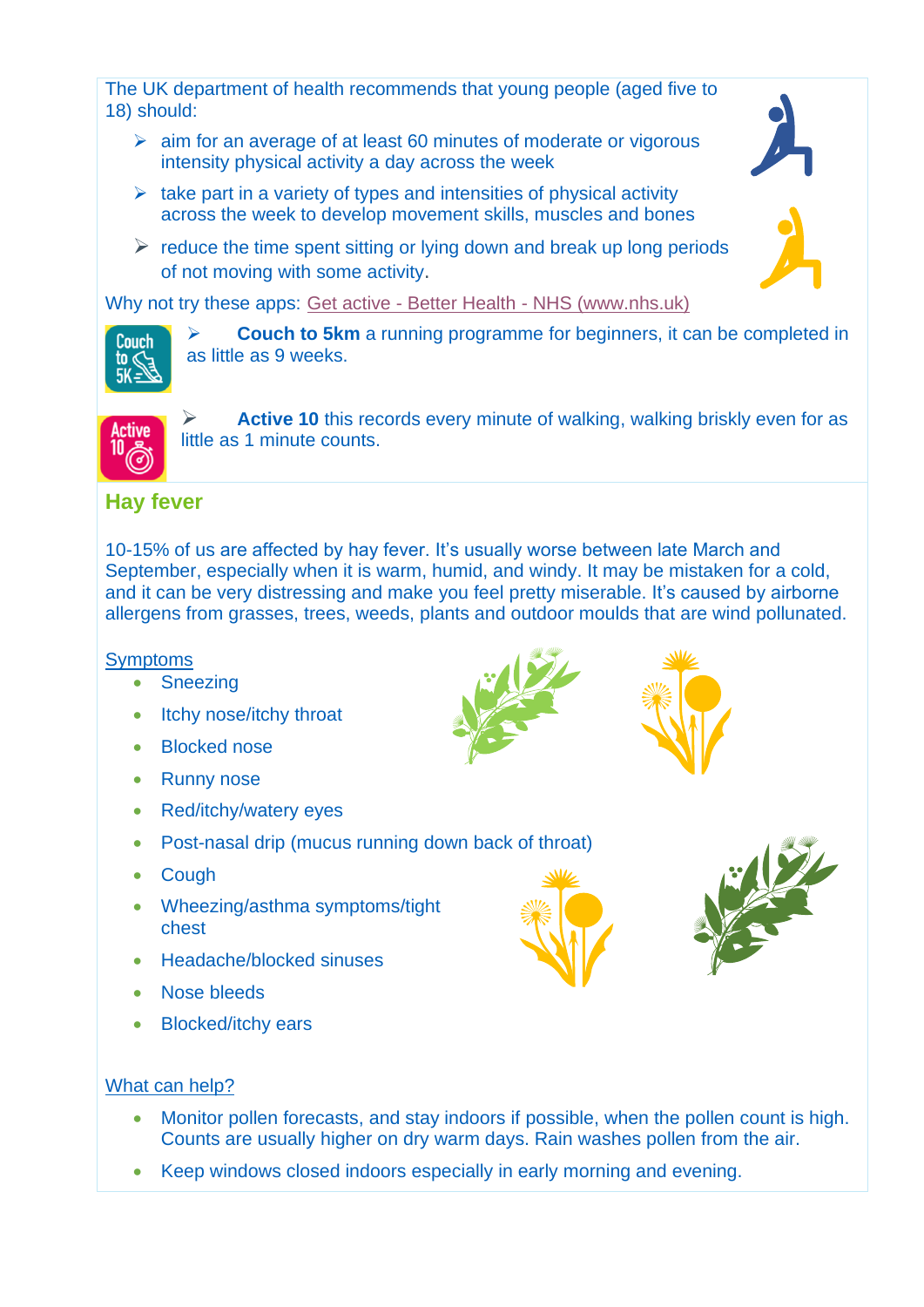- On high pollen days, shower and wash your hair after arriving home and change clothing or pollen will stay on hair, body and clothing.
- Wear wrap-around sunglasses to keep pollen out of the eyes.
- Wear a hat with a peak or large brim to keep pollen from the eyes and face.
- Apply an allergen barrier balm around edge of nostrils to trap/block pollens.
- Keep car windows closed and the air intake on recirculate.
- Remove pollen from pets with a damp cloth when they have been out.

#### **Medication**

Medication can control symptoms and reactions but are not a cure. Seek advice from pharmacist or GP before using any.

Antihistamines block the allergic response & come in tablet, liquid, or nasal form (choose a non drowsy, age appropriate one). Nasal steroids reduce inflammation. Eye drops are available over the counter or on prescription.

Visit [Allergy UK](https://www.allergyuk.org/types-of-allergies/hayfever/) for more advice and information.

#### **Bladder concerns**

#### **Daytime wetting**

Needing to wee all the time, having to rush to the toilet, having damp pants or big accidents can be linked to bladder issues. Sorting this out can often be simple such as sorting out fluid intake. Read more in our [blog.](https://cypf.berkshirehealthcare.nhs.uk/blog/posts/2022/march-2022/the-importance-of-hydration/)

For further advice and support on daytime wetting visit [ERIC \(the Children's Bowel &](https://www.eric.org.uk/Pages/Category/daytime-wetting)  [bladder Charity\).](https://www.eric.org.uk/Pages/Category/daytime-wetting)

#### **Bedwetting**

Bedwetting is nobody's fault. Bedwetting in most cases is caused by the over-production of urine at night, the inability to wake up or a reduced capacity of the bladder.

It's a common medical condition.

Take a look at the following websites:

- [Why Bedwetting Happens](https://youtu.be/INLCjfDJPPc)
- [Bedwetting Live Q&A](https://youtu.be/oGiUNSW-VJ4)
- [How to encourage good drinking habits to help tackle bedwetting](https://youtu.be/haOGI9pIC-s)
- [Bedwetting Q&A Back to School](https://youtu.be/9ehxQygpF0s)

For more information and advice and to find out how and when to ask for additional support please [visit our website](https://cypf.berkshirehealthcare.nhs.uk/health-and-development/toilet-training-and-bedwetting/bedwetting/)

## **Leaving school after your exams?**

School may soon be a dim and distant memory but the help and support you have received from NHS Services will continue and it is now more important than ever that you know how to access them.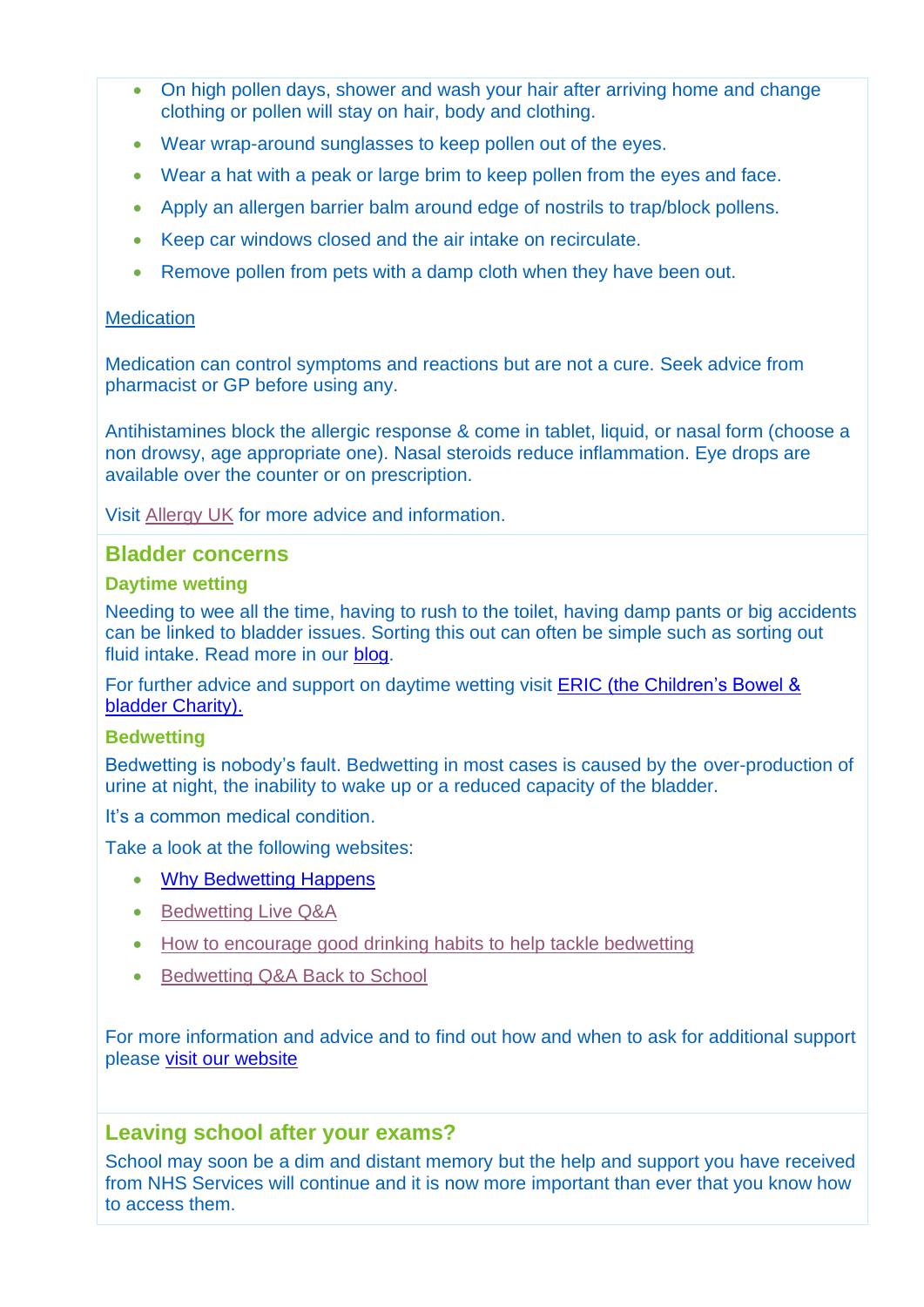**GP**

Everyone should be registered with a GP (General practitioner – often known as a family doctor) for all your non-emergency health needs. To find a GP follow this link: [Find a GP -](https://www.nhs.uk/service-search/find-a-gp) [NHS \(www.nhs.uk\)](https://www.nhs.uk/service-search/find-a-gp)

Find out how to book an appointment and what services your Practice offers.

If you don't have a GP and need advice- NHS 111 telephone service is available 24 hours a day, every day of the year and is intended for 'urgent but not life-threatening' health issues.

#### **Sexual health advice**

For all information and services relating to sexual health advice including contraception visit: [Home | Safe Sex Berkshire](https://www.safesexberkshire.nhs.uk/)

#### **Dentists**

Dental Care is also provided on the NHS. To find your nearest NHS Dentist and find out how to book your appointment. [Click Here](http://www.nhs.uk/Service-Search/Dentists/LocationSearch/3)

#### **Mental health**

It is as important to look after your mental health as well as your physical health. Whether it's spending time on social media, being with friends and family, or going to college, university or starting a job, there are things we do every day that impact on our mental health. Visit Young Minds – for tips and advice on how to look after yourself [www.youngminds.org.uk](http://www.youngminds.org.uk/)

The NHS also have advice and support for mental health [Mental health for children,](https://www.nhs.uk/mental-health/children-and-young-adults/)  [teenagers and young adults -](https://www.nhs.uk/mental-health/children-and-young-adults/) NHS (www.nhs.uk)

#### **How to contact your School Nursing team**

**Our School Nurse advice line supports children, young people and their families who live in West Berkshire, Reading, Wokingham, and Bracknell. It's an easy way to reach us for any health advice and support you need.**

**We're available 9am-4.30pm Monday to Friday.**



Call **0300 365 0010**

**You can also contact your local team**

Bracknell Forest

**0300 365 6000, select option 3 [Bracknellforest.SN@berkshire.nhs.uk](https://cypf.berkshirehealthcare.nhs.uk/Bracknellforest.SN@berkshire.nhs.uk)**

Wokingham

**0118 949 5055 [csnwokingham@berkshire.nhs.uk](mailto:csnwokingham@berkshire.nhs.uk)**

Reading

**01189 207514 [csnreading@berkshire.nhs.uk](mailto:csnreading@berkshire.nhs.uk)**